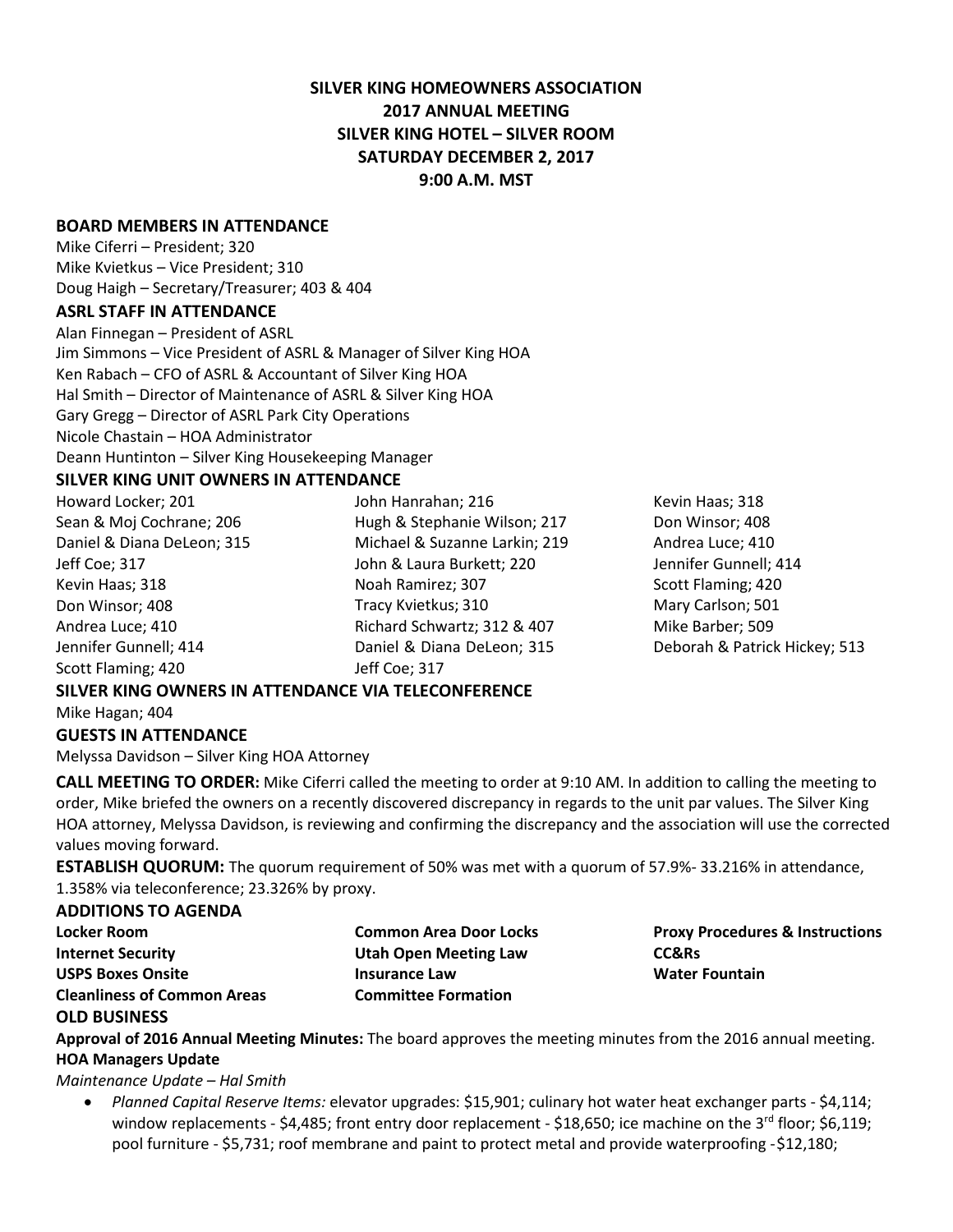internet upgrade - \$11,083; LED garage lighting conversion - \$20,923; heat tape repairs and additions over unit 510 and third floor - \$3,260

- *Unplanned Capital Reserve Items:* riding lawn mower replacement (old one couldn't be repaired) \$1,922; storm drain repair per the city - \$4,500; stamped concrete around the pool and front entry way pressure washed and sealed - \$2,870; hardware for door lock replacement at the executive entrance - \$1,220; landscape architecture review - \$2,000
- *Unplanned R&M Electrical/Mechanical Items:* boiler room piping repairs \$697, heat exchanger installation- \$1,213; internet cable channel for internet upgrade - \$832; snow hauling for heavy snow season - \$2,375; installation for combo keypad installation at executive entrance; LED lighting replacements for ski locker room, fifth floor hallway - \$977; hot tub UV light filter repair - \$631; Silver King sign repainted - \$584; gas valve replacement - \$659; Gaco roof sealant for extra waterproofing - \$428; emergency exit light fixture replacements in stairways per the fire department; fitness room equipment repair and service - \$631; chiller relay and meter replacement - \$1,387; drain cabling over the course of the year - \$636; traffic post in garage entry replacement - \$239; driveway sump replacement - \$108; concrete cutting for safety reasons - \$375; hot tub wet end housing replacement - \$257; pool chemical feeder replacement - \$244; various Ving door lock replacements during the year - \$811

### *Management Update – Jim Simmons*

- *Internet Upgrade:* The internet upgrade was completed for approximately \$12,000; the placeholder number, and special assessment amount, was \$50,000. The unused portions of the special assessment went into the reserve. Thanks to the knowledge and suggestions of Mike Hagan and ASRL's IT specialist, a much less expensive option that was capable of serving the needs of the association was put inplace.
- *Elevator Upgrades:* Thyssen Krupp's bids came back around \$20,000 per elevator. Another provider completed both elevator interior remodels for about \$8,000/each.
- *Garage LED Lighting Conversion:* A rebate of around \$2500 from Rocky Mountain Power is anticipated. The new fixtures use about 10% of electricity as the previous.
- *Garage Painting:* Reflective paint will be applied to the garage walls and the parking stripsrepainted.
- *Lobby Doors:* The lobby doors were just replaced; the previous doors were 30 years old.

*Resort Update – Jim Simmons*

• The development of the land parcels behind Silver King has been delayed. The Silver King parking lot behind the project was utilized by Vail; Vail compensated the association \$3,000. The board will negotiate a higher price with Vail this year.

## **NEW BUSINESS**

### **Silver King Parcel – Mike Ciferri & Melyssa Davidson:**

- *Plat Designation Amendment Vote:* The Silver King plat designation amendment did not pass. President Mike Ciferri acknowledged the board's poor communication to owners regarding the Silver King parcel. It was also noted that several owners circulated false information to the ownership group which created confusion amongst owners.
- *Existing Plat Designation in CC&Rs:* Silver King was an expandable project and under the provisions of the CC&Rs, the developer had an opportunity to build additional units on the parcel; the language in the CC&Rs state, "the earlier of seven years from the date the CC&Rs were recorded or three years after the first public report of the California Board of Realtors." Utah law puts a five-year limit, rather than seven, on a developer expanding an expandable project. The developer of this project didn't make the deadline; there was a plat recorded, but they were a day and a half late. As a result, the units were not created; therefore, if you have undeveloped convertible land, it is common area. Because Silver King is a condominium association, common area is owned by each owner as tenants in common, not the association; each owner has an undivided interest in the parcel. For that reason, the association (the board), cannot sell the land. Whatever the ownership group decides to do with the parcel whether they decide to keep it and develop units themselves, or sell it to another developer, etc. will require a super majority vote of the owners. Under Utah law, you cannot transfer common area off your plat without the approval of the super majority of the owners and approval of the municipality (Park City); the first step is converting the parcel from common area to privately owned property by the association.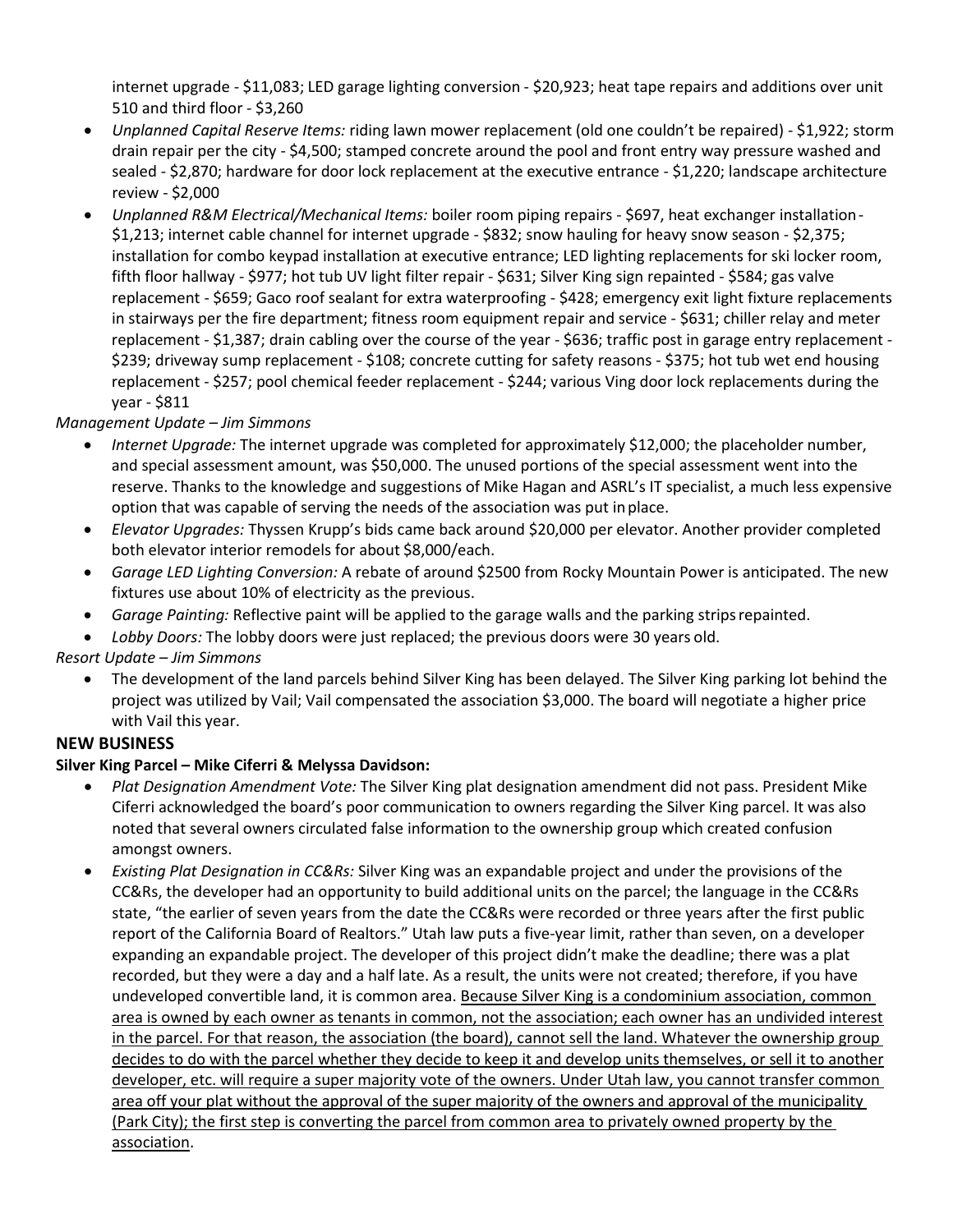- $\circ$  An owner asked if there is any downside to converting the land. With the exception of paying an attorney (which the association already has) to explore the option, there are no downsides.
- *County Property Tax Assessment on Parcel:* The county is currently assessing the association 17 bills on property taxes- one for the existing units and 16 for the 16 undeveloped parcels. It is believed that since it is common area, it the value should be assessed to each unit in their individual tax bill rather than as separate units. As a practical matter, it may not make any difference at all; the value is what it is and all unit owners end up paying anyway. It is not believed that owners are being double taxed. Melyssa Davidson will investigate this.
- *Last Year's Exploration of the Opportunity to Sell the Parcel to a Developer:* The board obtained an appraisal to determine the value of the land. The appraisal was followed up with an unsolicited offer by a developer. In order for the board to explore more about what the developer had to offer, the board had to sign a non-binding contract. Mike Ciferri acknowledges that the board did not communicate the process and intentions of the boards well.
- *Next Steps:* The owners will be better educated on this topic and a survey will be circulated for the board to better understand what the owners want.

### **2018 HOA Budget – Doug Haigh**

*2017 Actual Forecast:* Maintenance is over budget for 2017, which is typical. Electricity is under budget because of the garage lighting conversion. Water is under budget. Natural gas usage was higher in 2017, therefore over budget. The reserve is better than budget primarily because of increased income.

*2018 Budget:* There is no special assessment in the presented budget at this time. Income and expense lines are in line with where 2017 is forecasted to end.

*Capital Reserve:* At the start of 2017, the reserve funds were \$321,000. In 2017, \$149,000 was contributed to the reserve, and \$110,000 was spent. The board likes the reserves to be in the 60-70% range of what the reserve study shows. In 2018, the expenditures are projected at \$220,000 which drives the reserves down to a 50% funding level. Reserve expenditures in 2019 are forecasted to be much lower than 2018. The last external reserve study was three or four years ago; it is reviewed externally yearly. The capital reserve schedule will be available on the HOA's website for owners to review. 2018 projects include: metal fencing & railing repaint, fire control systems, electrical system repair, access control system replacement to RFID system, pool door winch, heat trace tape, security camera system, pool and spa replaster/new drains, garage painting, laundry dryer #2, carpet replacement in meeting rooms.

**Board of Directors Election:** The two nominees are: current Vice President Mike Kvietkus and unit owner Jennifer Gunnell. Mike Kvietkus was voted back to the board with 40.18% of the total voting rights. Jennifer Gunnell gained 17.72% of the total voting rights.

### **ADDITIONS TO AGENDA**

### **Committee Formations**

*Landscaping Committee:* A group of owners will work with Jim to form a survey to circulate to the owners to identify what owners envision for the pool area, and landscaping areas. The committee will investigate options for landscaping and the pool area. Owners who volunteered themselves to join the landscaping committee: Moj Eram, Suzanne Larkin, Deborah Hickey, Andi Luce, Daniel DeLeon, and Howard Locker.

*HOA Management Agreement Committee:* A few years ago, the board had a review of the HOA contract with ASRL. It is time to review the contract again and identify what owners want from a management company, what other companies have to offer, and at what cost. The association has until May 31, 2018 to opt out of the current five-year contract that we are three years into, and have two years left. Owners who volunteered themselves to join the HOA management agreement committee: Andi Luce, Deborah Hickey, Michael Larkin, Jennifer Gunnell, Mike Hagan, and Kevin Haas. Any owner on the HOA management agreement committee is required to sign a Non-Disclosure Agreement.

**Internet Security:** Jim will follow up with our IT specialist for further details on internet security and encryption and follow-up with Deborah Hickey.

**Mailboxes:** A straw poll indicated one owner had interest in having mailboxes put up. If mailboxes were to be put up, it would require that all units have a mailbox. For owners who have institutions that require their mail be sent to a physical address there are two options: use the Silver King physical address with a line below it to your PO box, or use the physical address of the postal office where your PO box is located.

**Common Area Cleanliness:** Speaking primarily of stairwells and common areas/items, it is voiced that cleanliness has improved over the years, but there is a little more room for improvement.